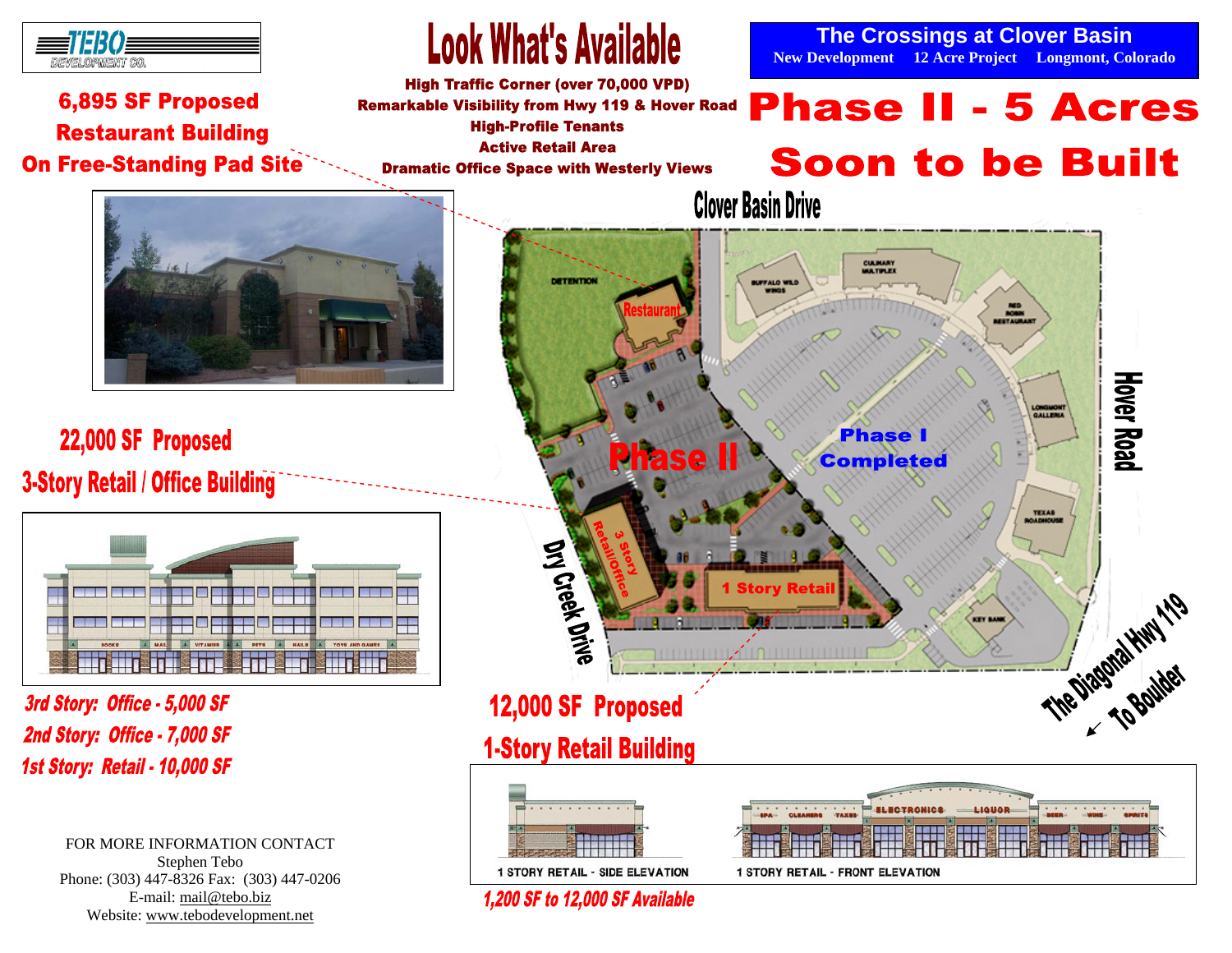

Phone: 303-447-8326 Email: mail@tebo.biz

### **The Crossings at Clover Basin New Development 12 Acre Project Longmont, Colorado**

## **These are Phase I Tenants**





**Buffalo Wild Wings**<br> **Buffalo Wild Wings**<br> **PEINTED Einstein Han Noory Anthony's Qdoba**<br> **Bagels** Sushi Cafe Pizza  **Bagels Sushi Cafe Pizza**





**Red Robin**



**The Longmont Galleria Building Heidi's Deli T3 Wireless Rumbi Island Grill** 



**Texas Roadhouse** 



**Key Bank**